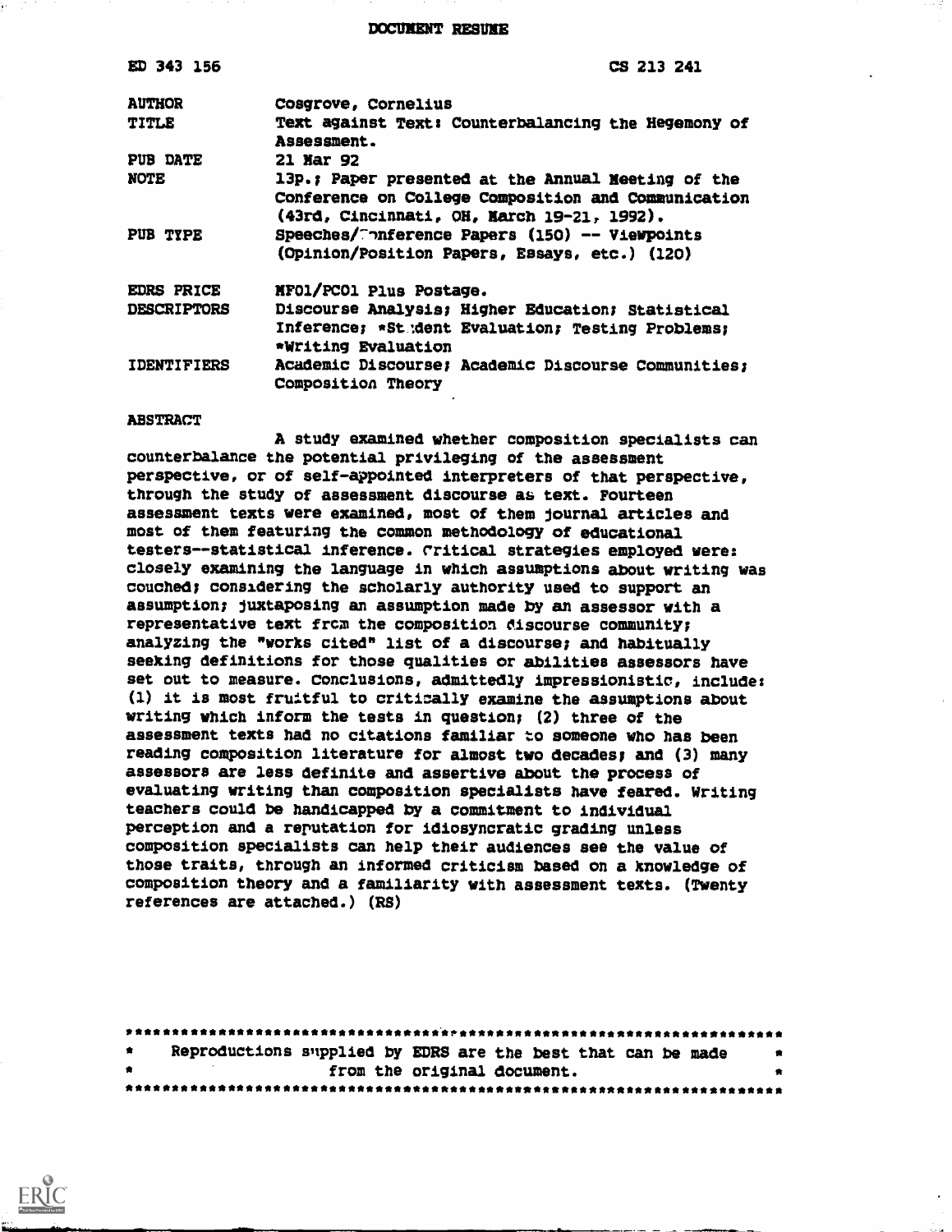$\ddot{\phantom{a}}$  .

## TEXT AGAINST TEXT:

# COUNTERBALANCING THE HEGEMOYY OF ASSESSMENT

# Cornelius Cosgrove Slippery Rock University of Pennsylvania

"PERMISSION TO REPRODUCE THIS MATERIAL HAS BEEN GRANTED BY

<u>ی،</u> <u>Cogrove</u>

TO THE EDUCATIONAL RESOURCES INFORMATION CENTER (ERIC)."

U S. DEPARTMENT OF EOUCATION<br>Office of Educations: Passarch and Improver EDUCATIONAL RESOURCES INFORMATION

CENTER (ERIC)<br>Is document has been reproduced as<br>originating it

r who who was been made to improve<br>\* hinny changes have been made to improve

Points of view or opinions stated in this document of one necessarily represent official<br>Internation of necessarily represent official

A Paper Presented at the Conference on College Composition and Communication

March 21, 1992

Cincinnati, Ohio

ERIC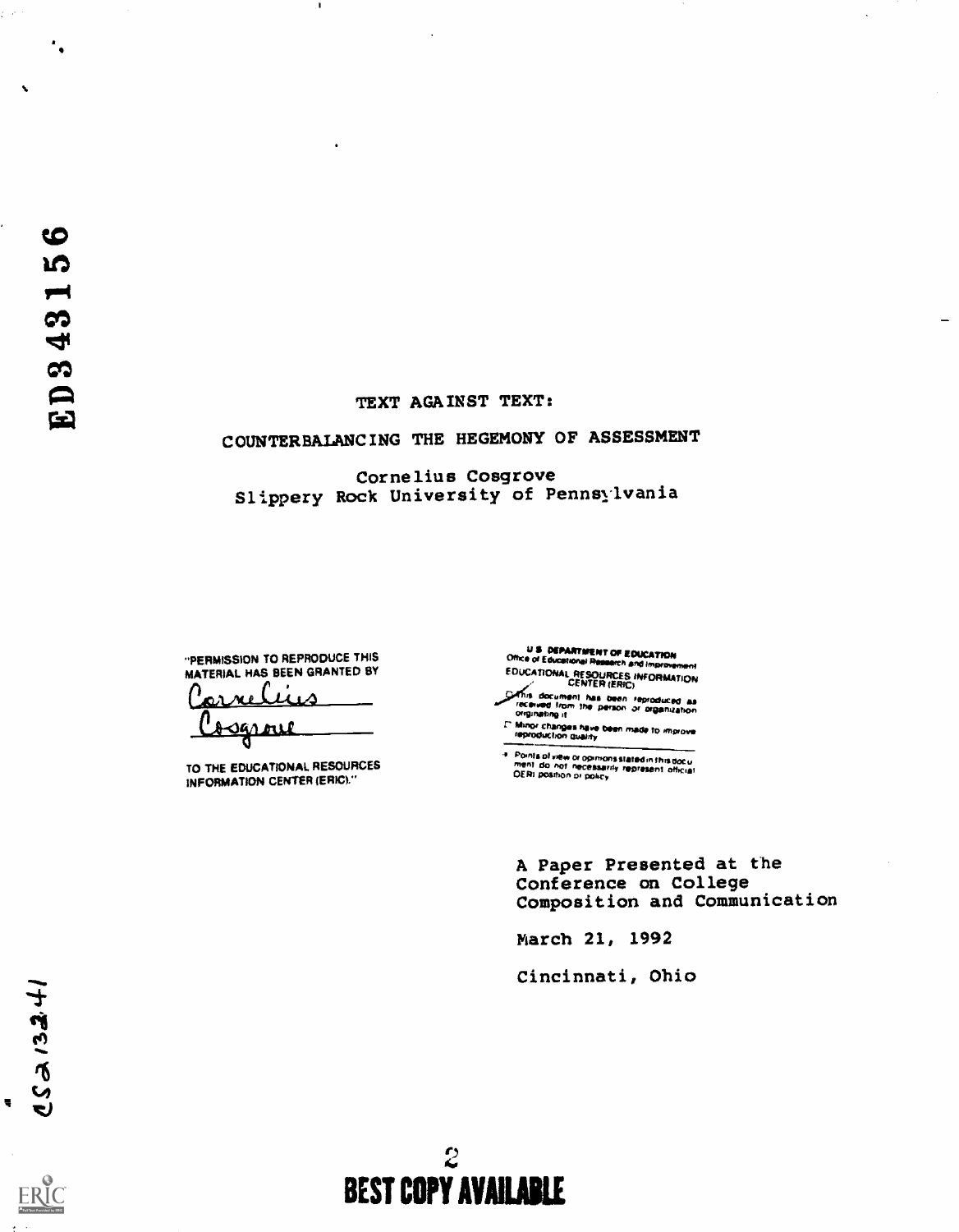#### TEXT AGAINST TEXT:

## COUNTERBALANCING THE HEGEMONY OF ASSESSMENT

Cornelius Cosgrove Slippery Rock University

 $\ddot{\phantom{a}}$ 

Allow me to begin by explaining how I arrived at my subject for today, as the origin of my interest may have relevance to my subsequent discussion. A few years ago I looked into definitions of "learning disabilities," and at how writing and the teaching of writing, where viewed by those involved in that field. As the director of a writing center, I thought it necessary to venture into the literature; I found the way in which writing was often used to evaluate and categorize "language disabled" students particularly fascinating.

Then, less than two years ago, I read an article by Edward White in which he described his unsettling experiences at an event called the Assessment Forum of the American Association for Higher Education. For nearly two decades, White had devoted considerable professional energy to the area of writing assessment, had published requently, and had become well-known for his efforts among college composition specialists. Yet he found himself, at this conference, among scholars who made "different assumptions about writing than I," made references that were "entirely unfamiliar," and described assessment procedures different from those he performed and prescribed. He concluded that he had stepped into a "wholly different scholarly community of discourse" (White 187).

It struck me that, despite the theoretical difficulties involved

 $\overline{3}$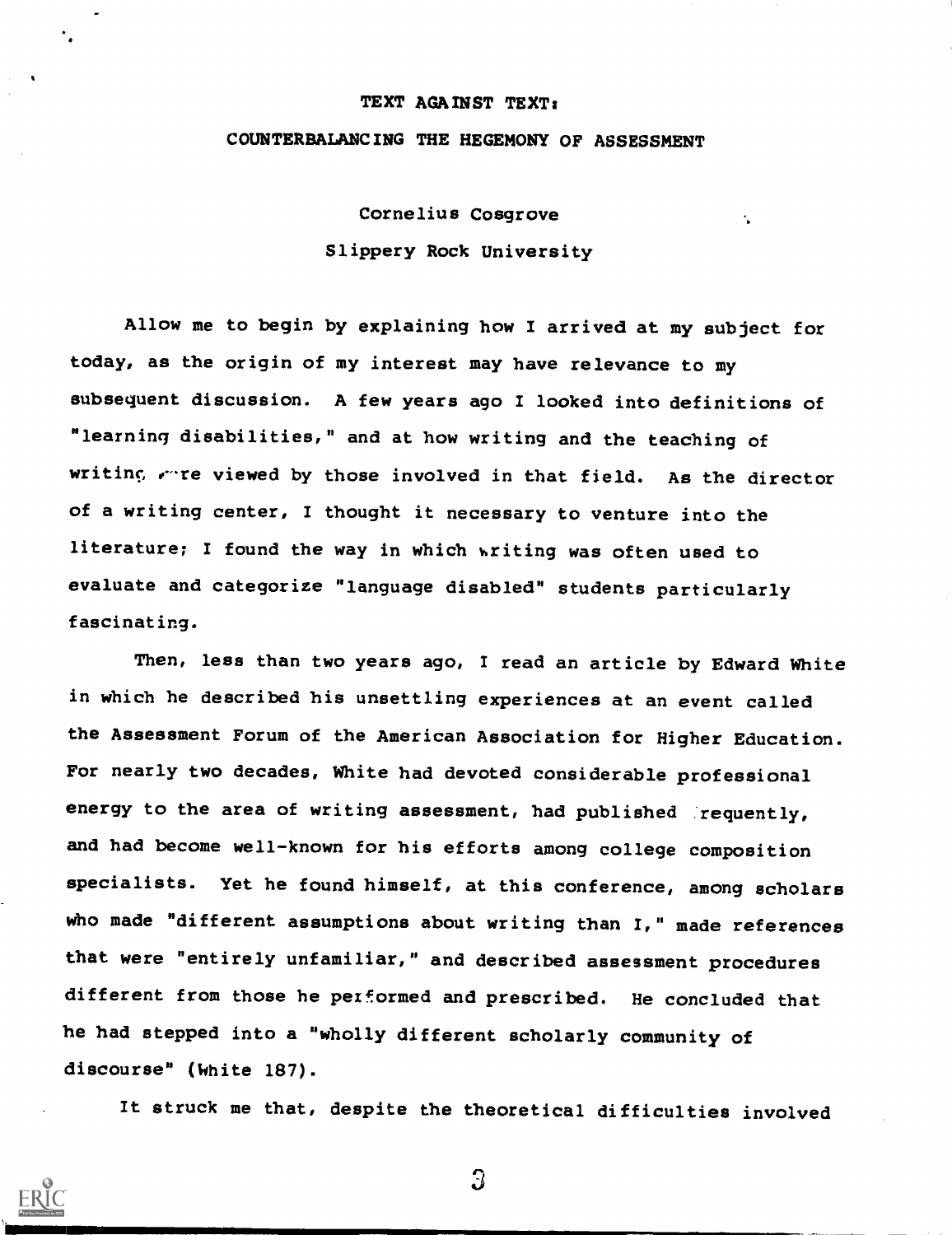in defining "discourse communities," White was making an important and necessary distinction. While composition specialists identify themselves primarily as teachers and researchers of writing, assessors identify themselves primarily as testers or evaluators who may or may not focus on writing. In other words, assessors concern themselves with methods of evaluation, While composition specialists concern themselve with the thing being evaluated. There are other observable distinctions. Assessors are usually graduates of schools of education, and are practiced in the techniques of psychological measurement. Composition specialists are usually products of programs in English or Rhetoric, and are practiced in the techniques of textual analysis. Assessors publish in journals devoted to educational measurement and "exceptionalities" in learners. Composition specialists publish in journals devoted to the study of written communication and to the teaching of the same. Both concern themselves with writing evaluation, but must bring quite different perspectives to the task.

Michel Foucault has remarked that disciplines assume, as they develop, "the privileged or exclusive right to speak of a particular subject" (216). It's a short step from that assumption to an exclusionary tendency Foucault characterizes as "the will to truth" (219). Another tendency, in the modern academy, is to concede that "knowledge" is almost always discipline-specific. However, such a concession can be dangerous when two distinct disciplines concern t,emselves with the same area of study. The perspectives of one discipline may end up suppressing those of the other. One way to combat such suppression is for both disciplines to read, to analyze, and to criticize the texts of the other. As practiced students of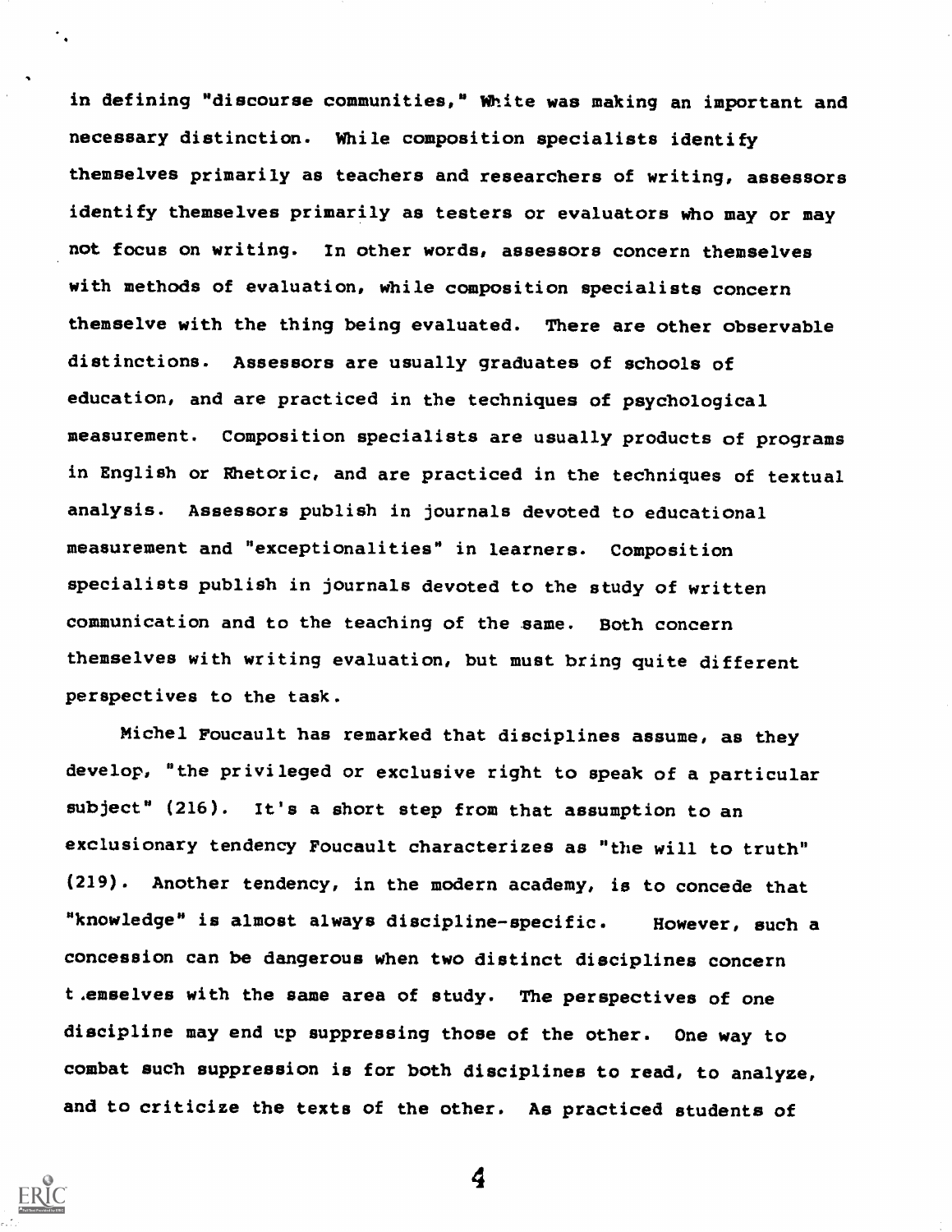texts, composition specialists could be ideally suited for such textual conflict. Could we counterbalance the potential privileging of the assessment perspective, or of self-appointed interpreters of that perspective, through the study of assessment discourse as text?

To find out, I have been examining a sample of 14 assessment texts. Most of the sample consists of journal articles, with the predominance being experimental papers featuring the common methodology of educational testers--namely, statistical inference. The articles are published in journals primarily devoted to "measurement" and/or "exceptionalities." As a textual critic, the conclusions I have so far drawn from this reading are admittedly impressionistic, and occasionally intuitive.

My first is that valid criticism will not emerge from a close reading of that Which is the assessors' strength. Their experiments are often elegantly constructed, and their statistical models frequently struck me as either ingenious or impenetrable. Even though I once took a year-long graduate level course in statistical inference, I doubt my ability to comprehend, much less evaluate, the following sentences from a 1988 article in Educational and

# Psychological Measurement:

The parallel analysis was performed by generating a 100 X 10 data matrix from a multivariate normal distribution of uncorrelated variables, and then factoring the correlation matrix for the random data<br>set. The eigenvalues from the random matrix were The eigenvalues from the random matrix were then compared to those of the real data correlation matrix (Perkins et al. 1117).

It is far more fruitful to critically examine the assumptions about writing which inform the tests in question, and the experiments intent on measuring the validity and/or reliability of those tests. Assessors function within a necessarily closed universe. It may be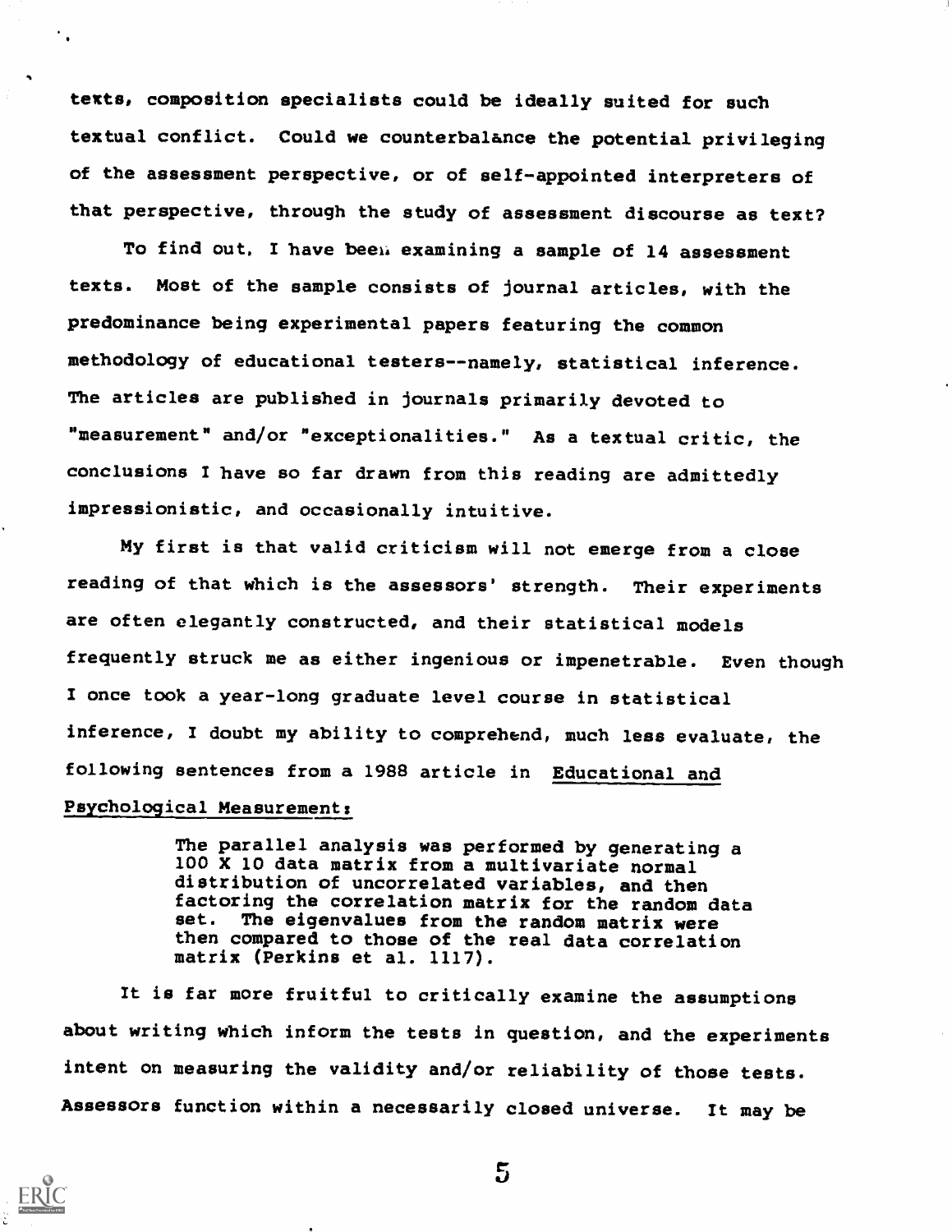their job to see, for instance, whether a test measures those "writing abilities" it says it measures. At the same time, it may be our job to ask whether the abilities in question are relevant or of great significance in the execution of a given writing task, and whether there might be other elements to the writing which are of greater relevance or significance.

Let us examine a few instances in which assumptions about writing that govern study designs appear to have escaped critical attention. Here is a sentence taken from the introduction to a study of "data based procedures" meant to identify "written expression disabilities at the university levels"

> The study analyzed twelve language components of university compositions, covering the three major aspects [Underlining is my own.] of writing cited previously: syntactic maturity, fluency, and vocabulary (Gajar and Harriman 253).

I suspect the editors of the journal in which this article appeared may be less sensitive to the exclusionary nature of "the" in this sentence than textual critics like ourselves. Nor are they as likely to consider the possibility that syntactic maturity, fluency, and vocabulary have been designated " the ...major aspects of writing" because fhey are aspects for which psydhometricians have devised quantifiable measures.

An article published in Educational and Psychological Measurement argues for use of something called the "Standardized Test of Essential Writing Skills" or STEWS. Part of the argument involves "a series of studies concerning the reliability and validity of the STEWS (DeShields et al. 101)." But another, equally crucial, element is the assertion that brief paragraphs used as writing samples within the test are as valid as "full-length essays" in assessing student writing

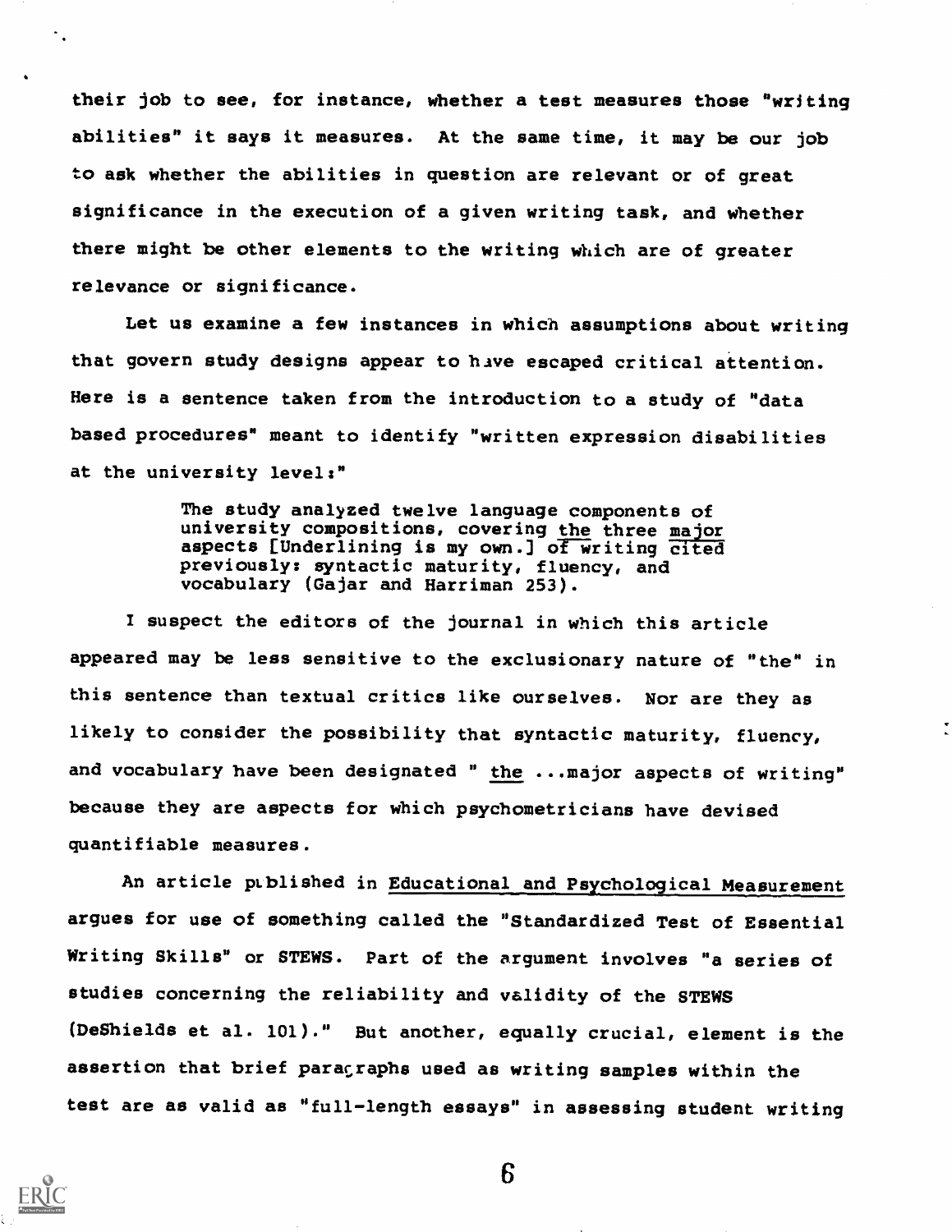(104). This assertion is supported by an appeal to the authority of such late 19th-century fhetoricians as Bain and Genung and to a statement made in a 1909 textbook that a paragraph "may be regarded by itself as a separate and complete composition in miniature (qtd. in DeShields 104)." No authoritative source cited in this section of the article is less than 63 years old; Bain's book was published in 1870. Nevertheless, the authors contend that these works form "the basic theoretical foundation upon which many of our current ideas about composition are based...(104)."

In considering these examples, we have employed two common critical strategies. One is to closely examine the language in which an assumption about writing is couched. Another is to consider the scholarly authority used to support an assumption. A third could be to juxtapose an assumption made by an assessor with a representative text from our own discourse community which may be saying something quite different. A recent comparison of the Woodcock-Johnson Writing Tests to other measures describes the writing sample section as one-sentence responses to 15 prompts over the course of 15 minutes. The author then asserts that "Writing Samples measures higher-order writing skills...by generating meaningful sentences at increasingly more complex levels of vocabulary and abstraction (Mather C6)." Equating higher-order "skills" with the generation of single-sentence ideas may seem reasonable unless the casual reader can compare that definition to one that is richer and more commonsensical. Like this one from a book on training peer tutors in writing: "The four priority concerns we have dubbed HOCs [Hijher Order Concerns] are thesis or focus, appropriate voice or tone, crganization, and development. Weakness in these areas can devastate a paper...

**ERIC**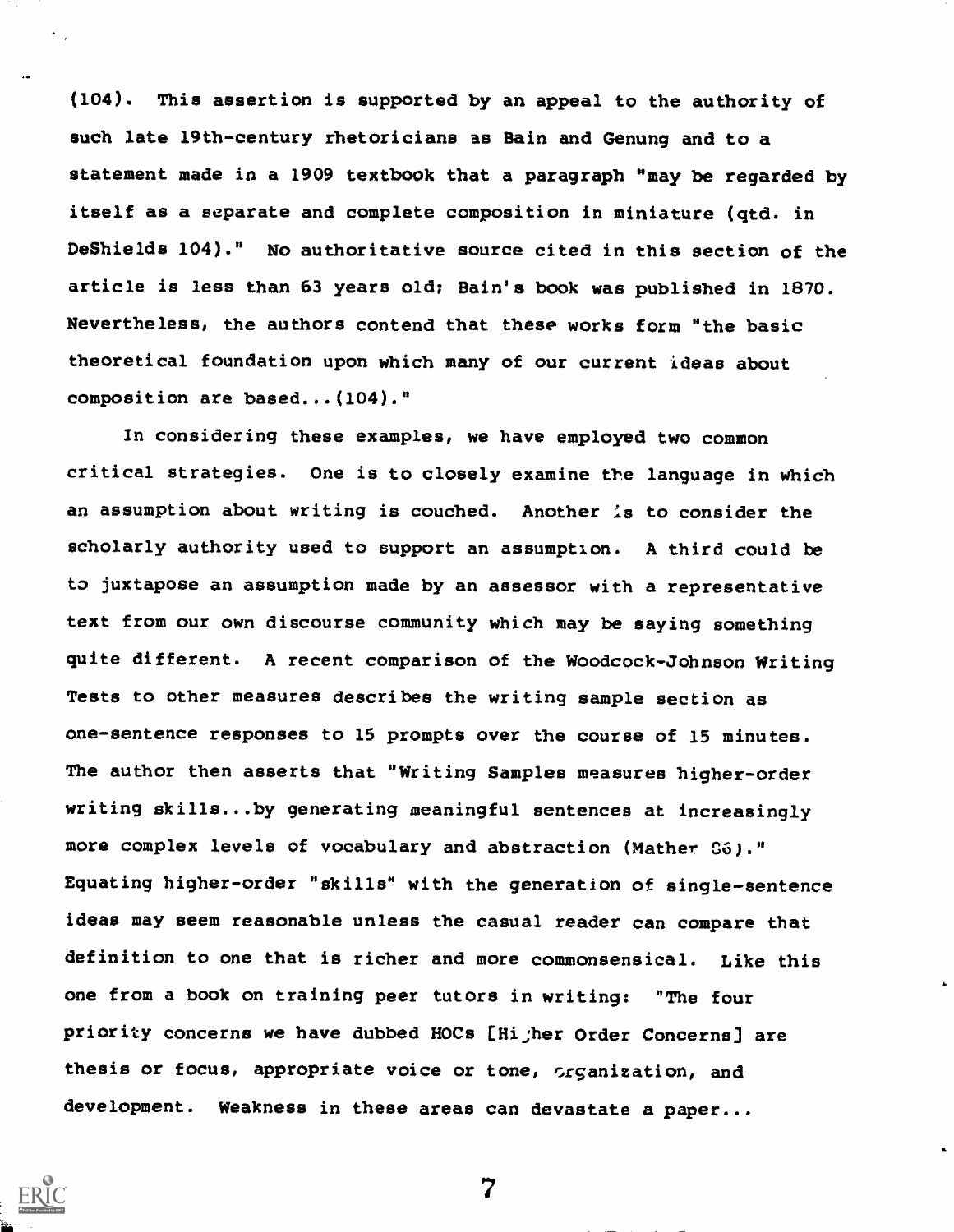(Reigstad and McAndrew 11)." The Woodcock-Johnson's Writing Samples section may assess a student's ability to rapidly generate a sentence from a prompt. but it clearly does not assess the ability to focus a discourse, to develop and organize ideas, or to adopt a consistent and appropriate linguistic voice. Juxtaposing the two texts makes this conclusion obvious.

A fourth critical strategy, analyzing the "works cited" list of a discourse, allows us to judge Whether an assessor has remained within or gone beyond the boundaries of her/his own scholarly community. I examined the list of my sample of 14 for sources from the composition literature which would be familiar in terms of the scholar, the journal, the publisher, and/or the subject matter. I found three assessment texts which had no citations familiar to someone who has been reading the composition literature for almost two decades, including a 21-page bibliography from a book entitled Academic Skills Problems: Direct Assessment and Intervention. Of course, this means that more than two-thirds of my sample did contain familiar citations. Three scholars--Charles Cooper, Paul B. Diederich, and Richard Lloyd-Jones--were cited at least three times. Articles from Research in the Teaching of English were cited seven times and books published by NCTE were cited 15 times. While many of the citations from the composition field had been published much before the discourse in Which they were cited, one must conclude that a tradition for consulting scholars of the act of writing, as opposed to the act of testing, has been established among assessors. It is also no coincidence, I believe, that assessment discourse which cites composition sources is more likely to acknowledge the problems with construct and content validity which plague attempts to measure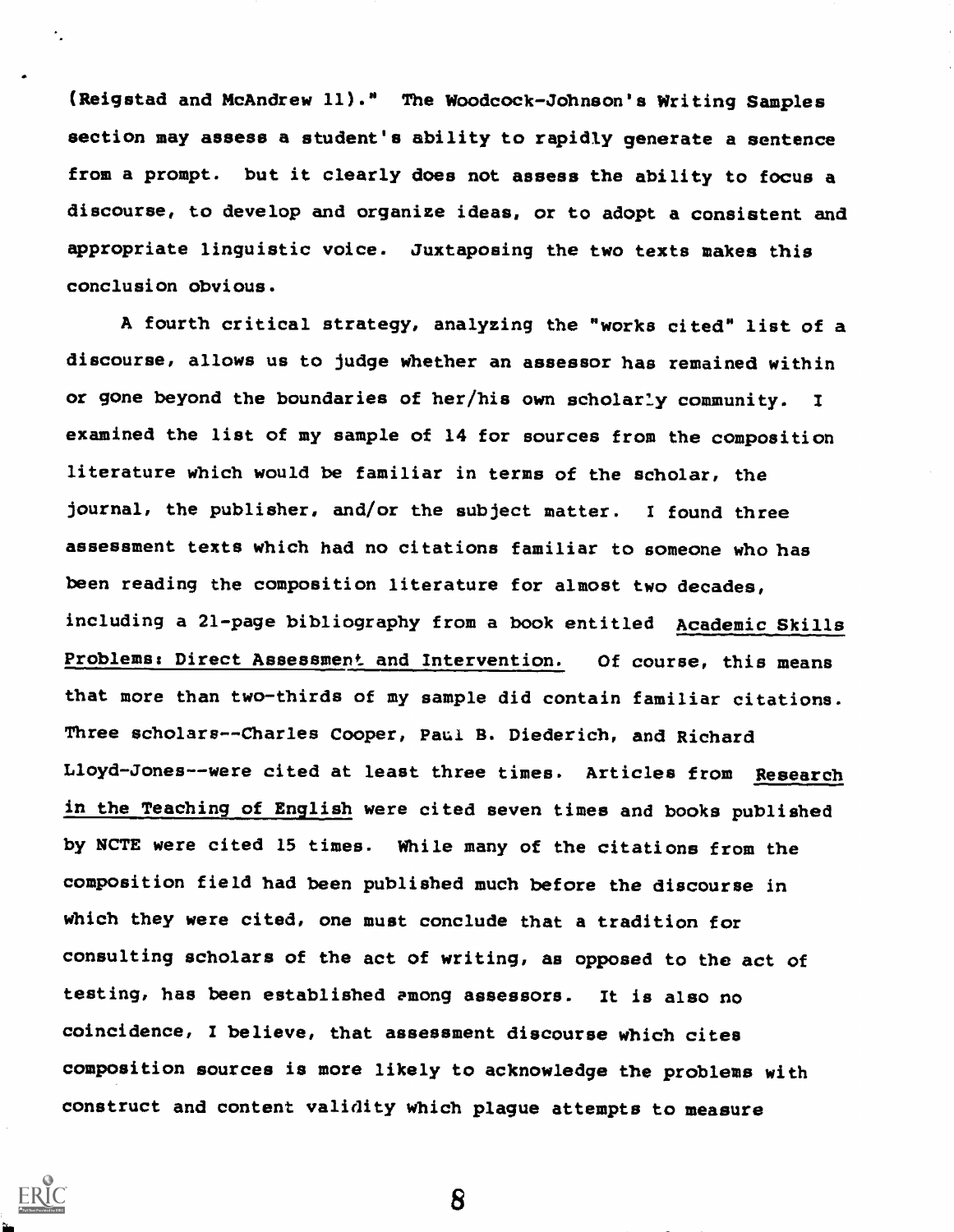specific components of writing ability.

A final critical approach to evaluating the assessment literature, and one that may serve as a guiding principle for the entire enterprise, is to habitually seek definitions for those qualities or abilities assessors have set out to measure. Unfortunately, assessors have a history of rushing in where angels would fear to tread. Tests are proposed to measure critical thinking when there is no clear definition of critical thinking (Smith 237-8). School districts employ standardized tests to determine if a child is "gifted," even though specialists in 'giftedness" have taken pains to distinguish between "proficiency in lesson learning and test taking on the one hand and innovative behavior and creative productive accomplishments on the other (qtd in Engel 9)." In the case of learning disabilities, the failure to match tests with an original definition appears to have led to the creation of definitions Which can accomodate the tests psychometricians have been able to develop.

NoWhere is the impulse to define quality or level of accomplishment more obviously destined to failure than in the evaluation of writing. The opinions of readers concerning what makes writing "good" are notoriously disparate, and judgements readers pass about pieces of individual discourse may be even more varied. Undaunted, assessors create instruments that measure "success," competence," "fluency," and "thematic maturity," while assuming that readers' evaluative difficulties can be overcome through measurement of specific and quantifiable "components" of writing. A critical reading of assessment literature insists on precise definitions of that which is being tested, and clear warrants linking definitions to reported outcomes.

 $\Omega$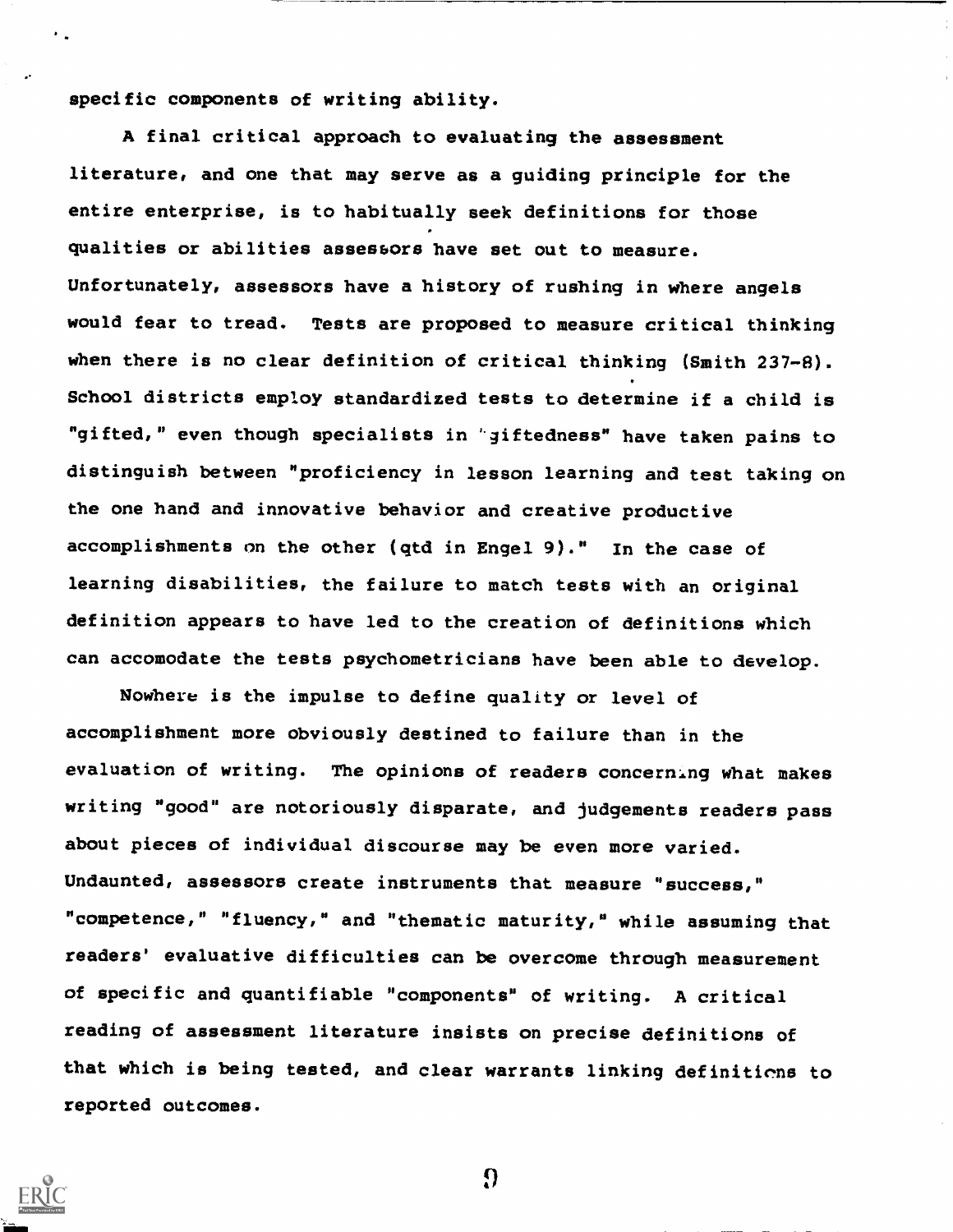Which is not to say that there aren't plenty of examples of precision and clarity and circumspection in the assessment literature. Moreover, journal articles often conclude with something very distant from a ringing endorsement of the tests under inspection. What follows is a sampling of final sentence(s) from the abstracts of four experimental papers:

> The results indicated that the holistic and objective assessments were relatively independent measures of writing ability, indicating support for a two-factor theory of ability assessment. The holistic assessment was found to be more reliable than the objective assessment. (Perkins et al. 1111)

> It is suggested that practitioners interested in reliably measuring all aspects of the proposed writing process continuum, as characterized by this cognitive model, use both indirect and direct methods. (Ackerman & Smith 117)

While both types of the tests had advantages, the results of this study underscore some of the advantages of the Diederich method of direct assessment using a writing sample test and support the view that direct assessment ehould not be replaced by indirect tests for evaluating writing skills... (Sabban & Kay 61)

A recommendation is made that the multiple samples writing approach to the direct measurement of writing ability be subjected to further experimental study and be considered as an alternative method to writing assessment (Mather 84).

What the above suggests is that many assessors are less definite and assertive about the process of evaluating writing than composition specialists like ourselves may have feared. Our true nemeses may be those administrators and practitioners in the many areas of educational psychology who apply the assessors' findings with an unwarrante3 amount of certainty and resolution. It is with them that we most frequently claeh When issues concerning writing evaluation and its uses arise. One elementary language arts teacher has observed that "when it comes down to meetings about students...it is the test

 $\bf{10}$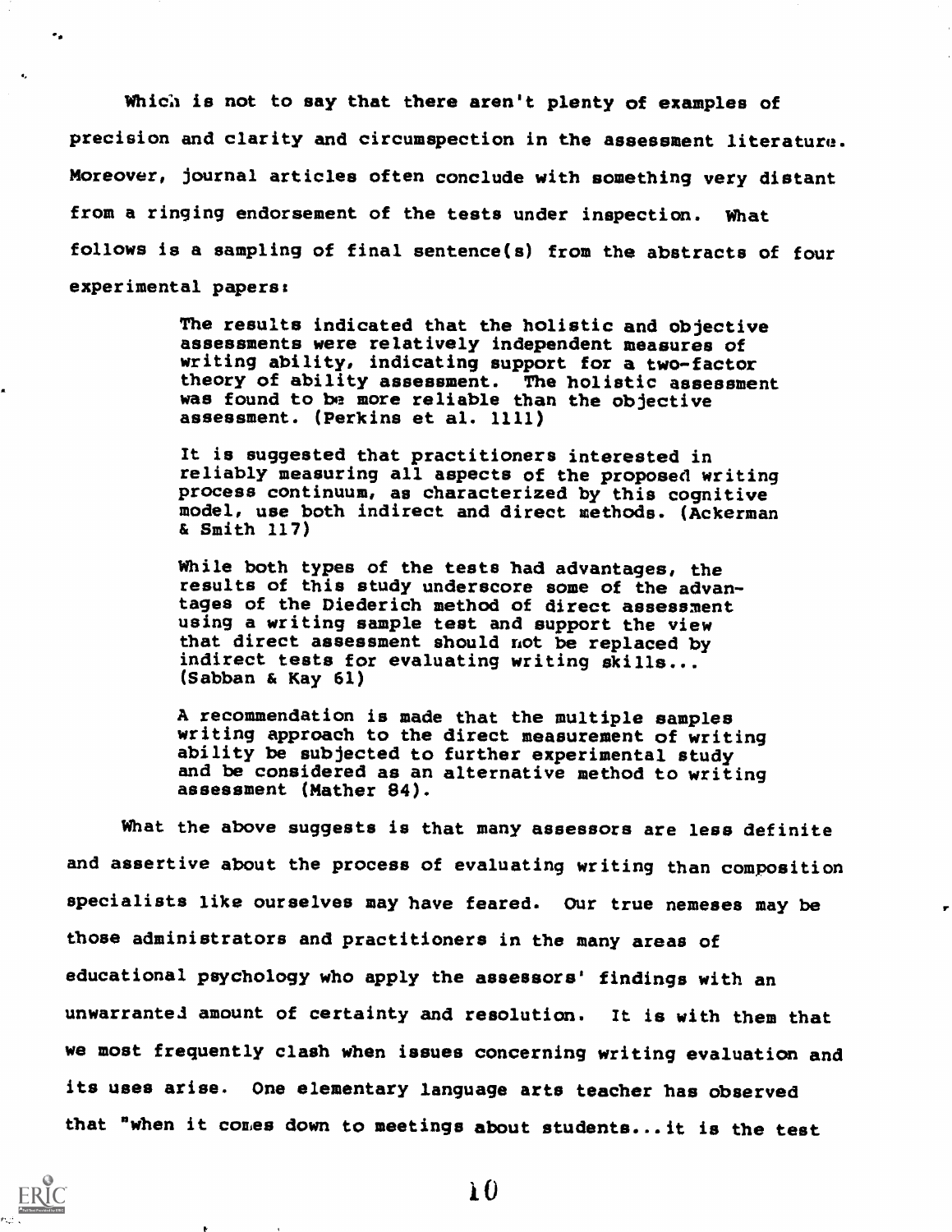scores and the recommendations of 'support service' personnel which are generally given far greater weight than teacher observation" (Martin 490). Edward White remembers "a group of admission deans and specialists in educational measurement" attributing a significant discrepancy between the essay and multiple choice scores of minority students to the probable laxity of the composition faculty who had rated the essays (188).

The secondary audiences for discourse on writing evaluation--students, parents, and legislators, for example--may be tempted to suppress conflicting perspectives on the issue. Tentative and shifting knowledge has not the appeal of clear, specific numerical results produced by those who have been "trained to test." Writing teachers could be handicapped by a commitment to individual percepticm and a reputation for idiosyncratic grading. Unless composition specialists can help their audiences see the value of those traits, through an informed criticism based on a knowledge of composition theory and a familiarity with assessment texts.



 $\bullet$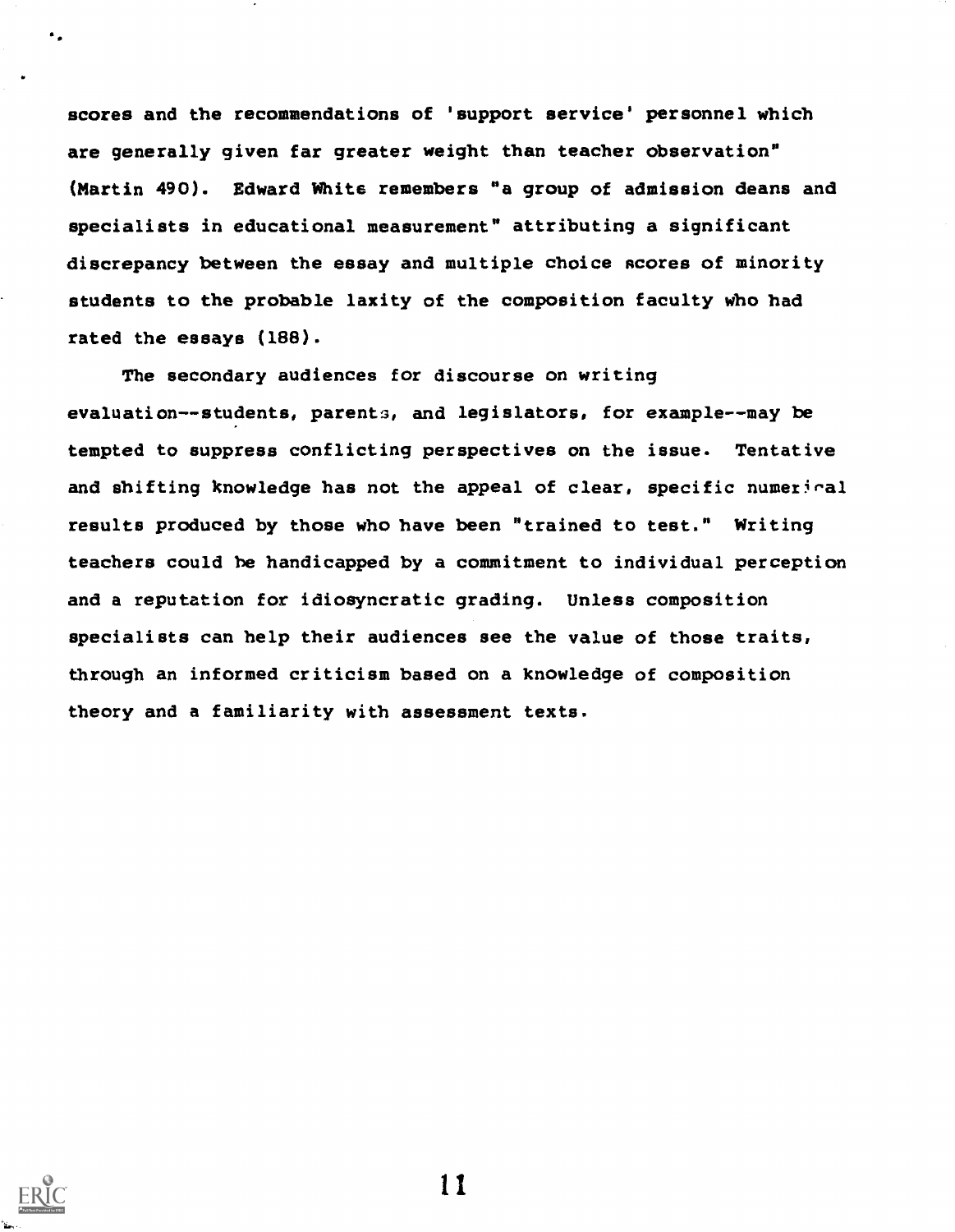#### WORKS CITED

- Ackerman, Terry A., and Philip L. Smith. "A Comparison of the Information Provided by Essay, Multiple-Choice, and Free-Response Writing Tests." Applied Psychological Measurement 12 (1988): 117-128.
- Benton, Steghen L., and Kenneth A. Kiewra. "Measuring the Organizational Aspects of Wtiting Ability." Journal of Educational Measurement 23 (1986): 377-386.
- Boodoo, Gwyneth M., and Patricia Garlingbouse. "Use of the Essay Examination to Investigate the Writing Skills of Undergraduate Education Majors." Educational and Psycholical Measurement 43 (1983): 1005-1014.
- DeShields, Shirley M., Hui K. Hsieh, and Douglas Frost. "The Measurement of Writing Skills: Some Problems and a Probable Solution." Educational and Psychological Measurement 44 (1984): 101-111.
- Engel, Brenda S. "Education: A Universe of Discourse." Teaching and Learning 1 (1986): 4-12.
- Foucault, Michel. The Archaeoloyy of Knowledge and the Discourse on Language. Trans. A.M. Sheridan Smith. New York: Pantheon, 1972.
- Gajar, Anna H., and Nancy Harriman. "Identifying Data Based Procedures for Written Expression Disabilities at the University Level." Education 107 (1987): 252-258.
- Graham, Steve. "Is New Necessarily Better? A Review of the TOWL-2." Learning Disabilities Focus 5 (1989): 47-49.
- Isaacson, Stephen. "Assessing the Wtiting Product: Cualitative and Quantitive Measures." Exceptional Children 54 (1988): 528-534.
- Martin, Anne. "Screening, Early Intervention, and Remediation: Obscuring Children's Potential." Harvard Educational Review 58 (1988): 488-501.
- Mather, Nancy. "Comparison of the New and Existing Woodcock-Johnson Writing Tests to Other Writing Measures." Learning Disabilities Focus 4 (1989): 84-95.
- Perkins, Kyle, John T. Pohlmann, and Sheila R. Brutten. "A Factor Analysis of Direct and Indirect Measures of English as a Second Language Writing Ability." Educational and Psychological Measurement 48 (1988): 1111-1121.
- Poteet, James A. "Informal Assessment of Written Expression." Learning Disability Quarterly 3 (1980): 88-98.
- Reigstad, Thomas, and Donald McAndrew. Training Tutors for Writing Conferences. Urbana, IL:ERIC/NCTE, 1984.



 $\bullet$